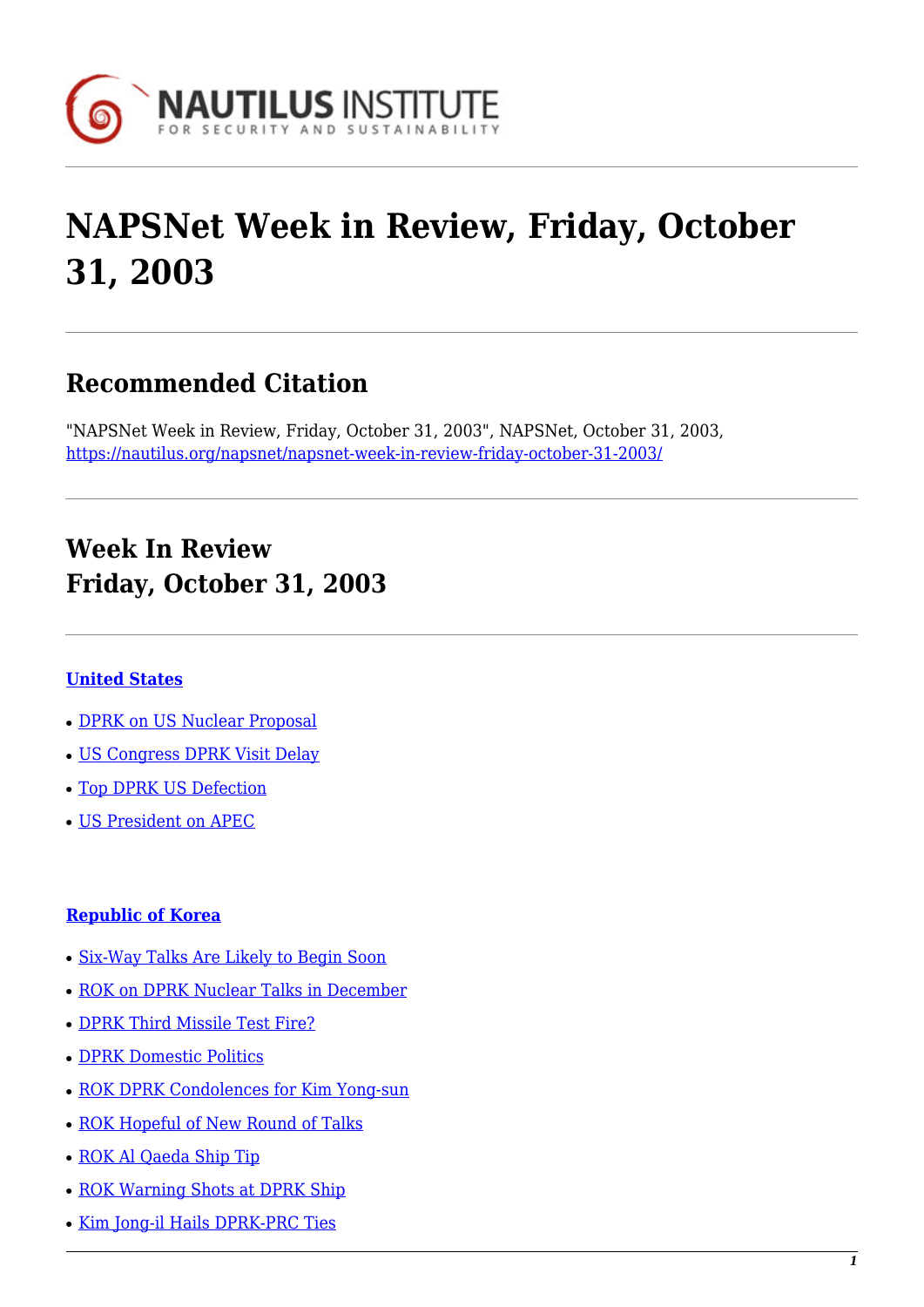- [UN for More DPRK Food Aid](https://nautilus.org/?p=45488&preview=true/#B10)
- [DPRK-ROK Maritime Border Violation](https://nautilus.org/?p=45488&preview=true/#B11)
- [DPRK Business Report on Kaesong Exports](https://nautilus.org/?p=45488&preview=true/#B12)
- [ROK-DPRK Private Investment](https://nautilus.org/?p=45488&preview=true/#B13)
- [Inter-Korean Economic Talks](https://nautilus.org/?p=45488&preview=true/#B14)
- [DPRK on Inter-Korean Railroad Meeting](https://nautilus.org/?p=45488&preview=true/#B15)
- [ROK Anti-US Activism](https://nautilus.org/?p=45488&preview=true/#B16)

#### **[People's Republic of China](https://nautilus.org/?p=45488&preview=true/#C)**

- [PRC and DPRK Agree to New 6-Way Talks](https://nautilus.org/?p=45488&preview=true/#C1)
- [Powell and PRC-US Relations](https://nautilus.org/?p=45488&preview=true/#C2)
- [US Military Program in Taiwan](https://nautilus.org/?p=45488&preview=true/#C3)
- [Cross-Straits Relations](https://nautilus.org/?p=45488&preview=true/#C4)
- [PRC-Japan Relations](https://nautilus.org/?p=45488&preview=true/#C5)
- [PRC-US Relations](https://nautilus.org/?p=45488&preview=true/#C6)
- [PRC-US Foreign Exchange Situation](https://nautilus.org/?p=45488&preview=true/#C7)
- [PRC-US Market Dispute](https://nautilus.org/?p=45488&preview=true/#C8)
- [PRC Space Program](https://nautilus.org/?p=45488&preview=true/#C9)
- [DPRK-PRC Economic Trade](https://nautilus.org/?p=45488&preview=true/#C10)

#### **[Japan](https://nautilus.org/?p=45488&preview=true/#D)**

- [Japan General Election](https://nautilus.org/?p=45488&preview=true/#D1)
- [Japanese Woman Seeking Asylum in DPRK](https://nautilus.org/?p=45488&preview=true/#D2)
- [Japan Domestic Politics](https://nautilus.org/?p=45488&preview=true/#D3)
- [Japan-PRC Russia Energy Competition](https://nautilus.org/?p=45488&preview=true/#D4)
- [Dalai Lama in Japan](https://nautilus.org/?p=45488&preview=true/#D5)

# **United States**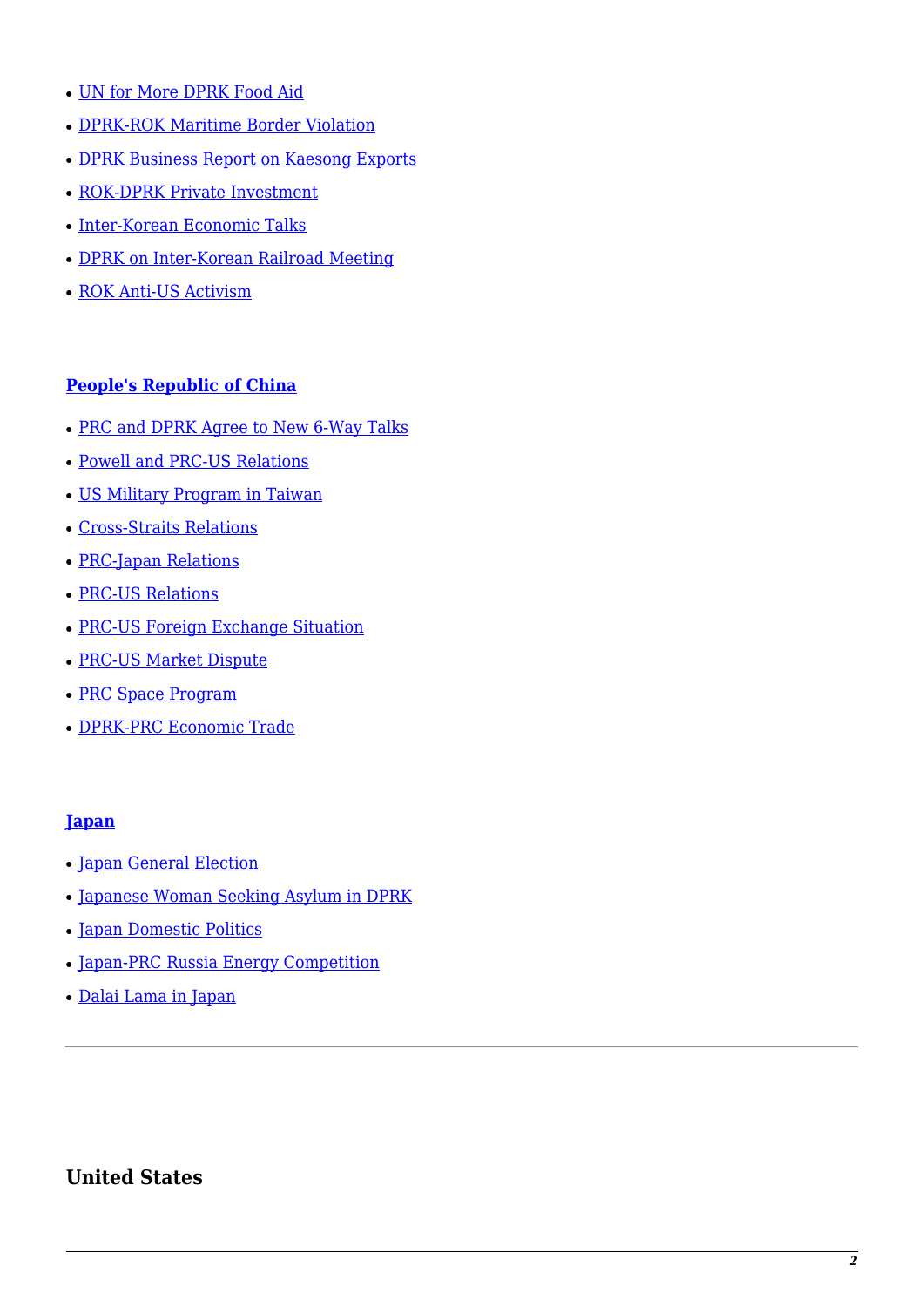#### **1. DPRK on US Nuclear Proposal**

The DPRK said at the weekend that it would consider the US offer of a written security assurance in return for dismantling its nuclear program, raising hopes of a diplomatic breakthrough in the yearold stand-off. The statement was in response to President George W. Bush's proposal last week of a multilateral security agreement involving a written promise from the US and other countries not to attack the DPRK.

["DPRK on US Nuclear Proposal" \(NAPSNet Daily Report, October 27, 2003, US\)](https://nautilus.org/napsnet/napsnet-daily-report/napsnet-daily-report-27-october-2003/#item3)

[Return to top](https://nautilus.org/?p=45488&preview=true/#top)

# **2. US Congress DPRK Visit Delay**

A US congressional delegation seeking to ease nuclear tensions with the DPRK has delayed a trip to the DPRK because of White House opposition, the lawmaker heading the delegation said on Sunday. Rep. Curt Weldon, a Pennsylvania Republican set to head the bipartisan delegation, gave no indication when the trip would be rescheduled, but said talks were continuing. Late on Sunday, the official Korean Central News Agency reported that Weldon's delegation had been scheduled to visit the Yongbyon nuclear complex where Pyongyang has said it has reprocessed fuel rods as part of its atomic arms program.

["US Congress DPRK Visit Delay" \(NAPSNet Daily Report, October 27, 2003, US\)](https://nautilus.org/napsnet/napsnet-daily-report/napsnet-daily-report-27-october-2003/#item2)

[Return to top](https://nautilus.org/?p=45488&preview=true/#top)

# **3. Top DPRK US Defection**

The DPRK's highest-ranking defector Hwang Jang-yop told US congressmen on Thursday that "the [DPRK] regime, albeit it takes great pains to show us it is stable, is in fact profoundly unstable." Hwang is the former confidant of Kim Il-Sung, the DPRK's late leader, and a mentor to Kim's son and successor, Kim Jong-il. Hwang this week is making his first visit to Washington since escaping the DPRK six years ago. Hwang was critical of President Bush's offer of a security guarantee to the DPRK: "Perhaps you can say, 'Kim Jong-il, we'll leave you alone if you stop your nuclear program.' ... I don't think there is righteousness in that. On top of that, I don't think any promise that is made by Kim Jong-il would be of any significance." He continued, "I don't understand how we can guarantee the continued existence of a dictator that abuses human rights and how that can actually be democratic."

["DPRK Defector: DPRK Regime Unstable" \(NAPSNet Daily Report, October 30, 2003, US\)](https://nautilus.org/napsnet/napsnet-daily-report/napsnet-daily-report-30-october-2003/#item4) ["Former DPRK Defector returned to DPRK Re-entered ROK" \(NAPSNet Daily Report, October 27,](https://nautilus.org/napsnet/napsnet-daily-report/napsnet-daily-report-27-october-2003/#item15)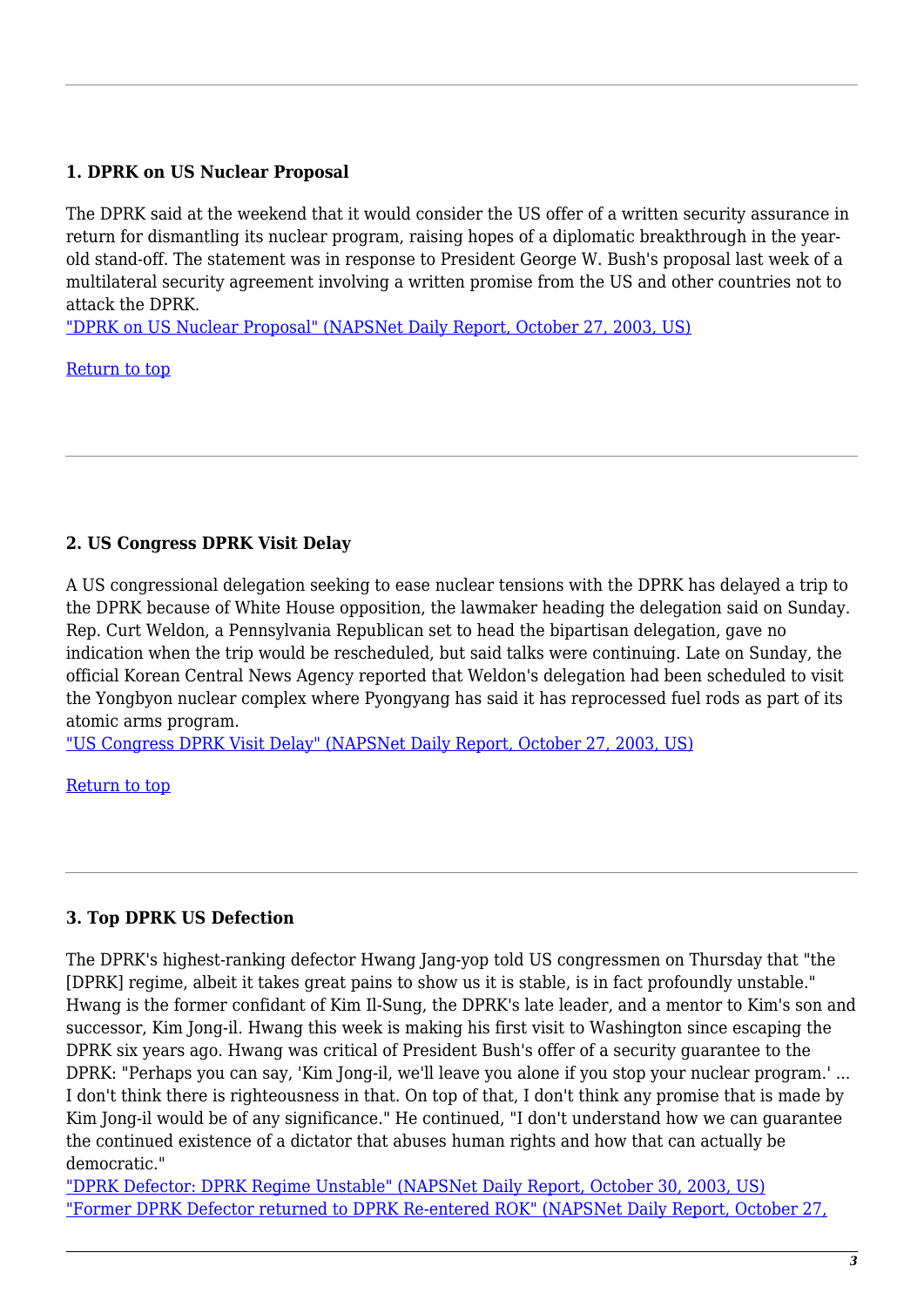#### [2003, ROK\)](https://nautilus.org/napsnet/napsnet-daily-report/napsnet-daily-report-27-october-2003/#item15) ["Top DPRK US Defection" \(NAPSNet Daily Report, October 27, 2003, US\)](https://nautilus.org/napsnet/napsnet-daily-report/napsnet-daily-report-27-october-2003/#item4) ["Former Secretary of DPRK's Ruling Worker's Party US Visit" \(NAPSNet Daily Report, October 27,](https://nautilus.org/napsnet/napsnet-daily-report/napsnet-daily-report-27-october-2003/#item17) [2003, ROK\)](https://nautilus.org/napsnet/napsnet-daily-report/napsnet-daily-report-27-october-2003/#item17)

[Return to top](https://nautilus.org/?p=45488&preview=true/#top)

#### **4. US President on APEC**

US President George W. Bush forced the war on terror to the heart of a Pacific Rim summit on October 20, despite the resentment of some Asian nations which want it to stick to freeing trade. More talks will be held today and Bush, seeking practical as well as diplomatic support for his campaign against terror, made it the centerpiece of a statement drafted for issue at the end of the two-day meeting. The draft calls for the elimination of weapons of mass destruction, a clear reference to the nuclear ambitions of the DPRK, which was another major focus of Bush's talks in Bangkok.

["US President on APEC" \(NAPSNet Daily Report, October 27, 2003, PRC\)](https://nautilus.org/napsnet/napsnet-daily-report/napsnet-daily-report-27-october-2003/#item25)

[Return to top](https://nautilus.org/?p=45488&preview=true/#top)

**Republic of Korea**

# **1. Six-Way Talks Are Likely to Begin Soon**

The DPRK expressed on October 25 that it is willing to consider the "multilateral security assurance" plan proposed by US President George W. Bush during the ROK-US summit on October 20 last week. Replying to the inquiry from DPRK Central News Agency, DPRK Foreign Affairs Ministry spokesman said, "President Bush recently suggested us (DPRK) a written assurance of non-aggression during the APEC summit in Thailand and asked for reopening the six-way talks." He added, "We are willing to take President Bush's remark into consideration if it is on the basis of a co-existing strategy and seeks for a positive influence to realize an overall settlement based on the principle of simultaneous action."

["Six-Way Talks Are Likely to Begin Soon" \(NAPSNet Daily Report, October 27, 2003, ROK\)](https://nautilus.org/napsnet/napsnet-daily-report/napsnet-daily-report-27-october-2003/#item18) ["DPRK-US Relations on Nuke Issue" \(NAPSNet Daily Report, October 27, 2003, PRC\)](https://nautilus.org/napsnet/napsnet-daily-report/napsnet-daily-report-27-october-2003/#item21)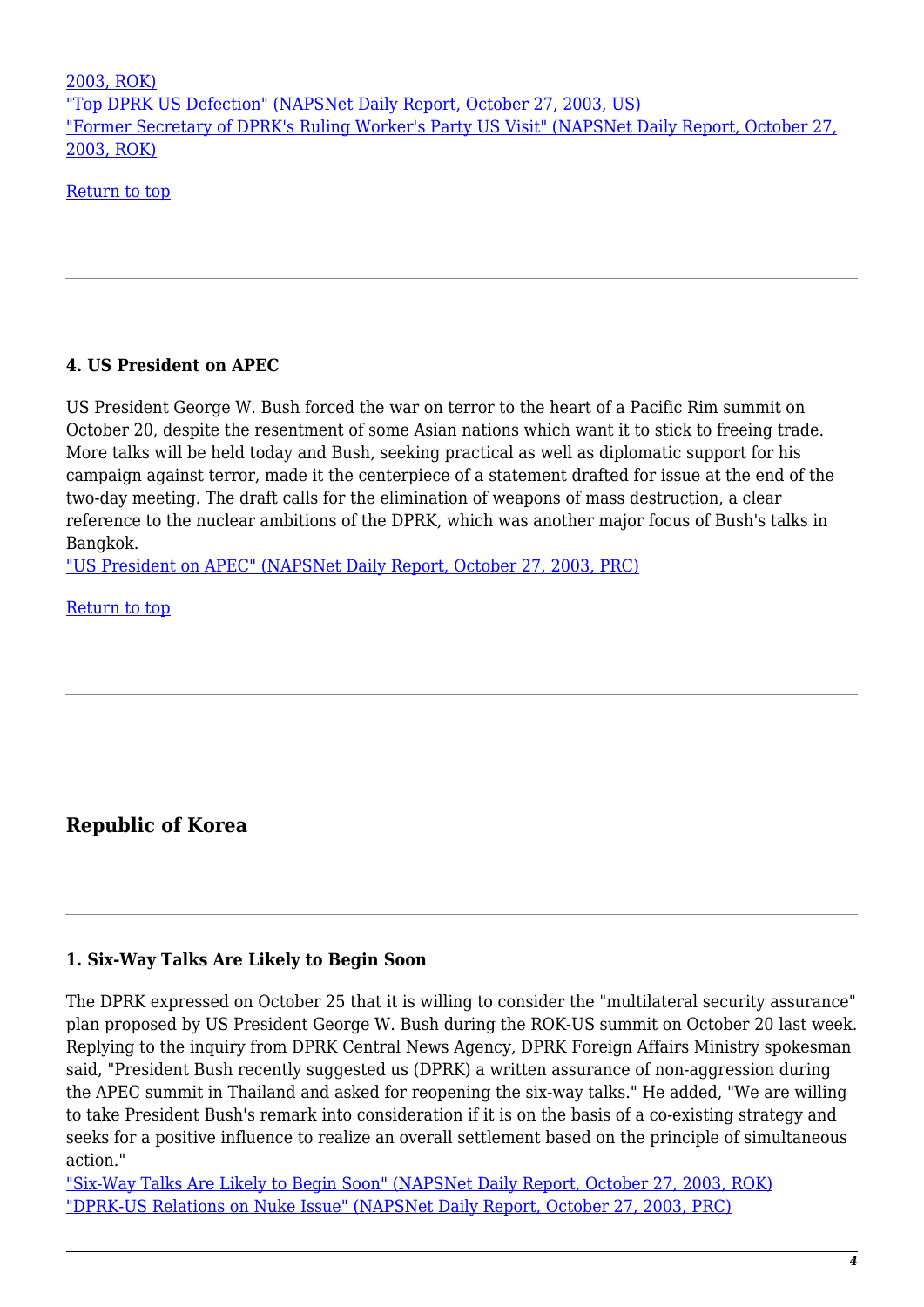[Return to top](https://nautilus.org/?p=45488&preview=true/#top)

#### **2. ROK on DPRK Nuclear Talks in December**

The DPRK is softening its stand on the dispute over its nuclear weapons development and there are hopes that another round of crisis talks will be held in December, top officials in the ROK stated. ROK Unification Minister Jeong Se-hyun cited the DPRK's new willingness to consider President Bush's offer of multilateral security assurances in return for dropping its nuclear programs. Separately, ROK Foreign Minister Yoon Young-kwan said he hoped another round of talks on the nuclear crisis will be held in December.

["ROK on DPRK Nuclear Talks in December" \(NAPSNet Daily Report, October 28, 2003, US\)](https://nautilus.org/napsnet/napsnet-daily-report/napsnet-daily-report-28-october-2003/#item1)

[Return to top](https://nautilus.org/?p=45488&preview=true/#top)

# **3. DPRK Third Missile Test Fire?**

The DPRK may have test-fired a short-range missile into the Sea of Japan on Saturday for the third time in a week, Japan's Kyodo news agency reported. It quoted Japanese Defense Agency sources, citing unconfirmed information, as saying the surface-to-ship missile was believed to be an improved Silkworm with a range of roughly 100 km (60 miles). The sources said the apparent missile firing, which took place on Saturday afternoon, did not pose any threat to Japan's security, Kyodo reported. ["DPRK Third Missile Test Fire?" \(NAPSNet Daily Report, October 27, 2003, US\)](https://nautilus.org/napsnet/napsnet-daily-report/napsnet-daily-report-27-october-2003/#item1) ["DPRK Fired Short-Range Missile Again" \(NAPSNet Daily Report, October 27, 2003, ROK\)](https://nautilus.org/napsnet/napsnet-daily-report/napsnet-daily-report-27-october-2003/#item20)

[Return to top](https://nautilus.org/?p=45488&preview=true/#top)

#### **4. DPRK Domestic Politics**

Kim Yong-Sun, the DPRK's top official in charge of inter-Korean relations, has died in hospital following a traffic accident, Pyongyang's official news agency announced. "Kim Yong-Sun ... died on October 26, (2003) at the age of 69," the Korean Central News Agency said. He was considered as Kim Jong-Il's right hand man for exchanges with the ROK and was seen sitting next to the strongman during the summit. Three months later, Kim Yong-Sun visited Seoul as Kim Jong-Il's special envoy.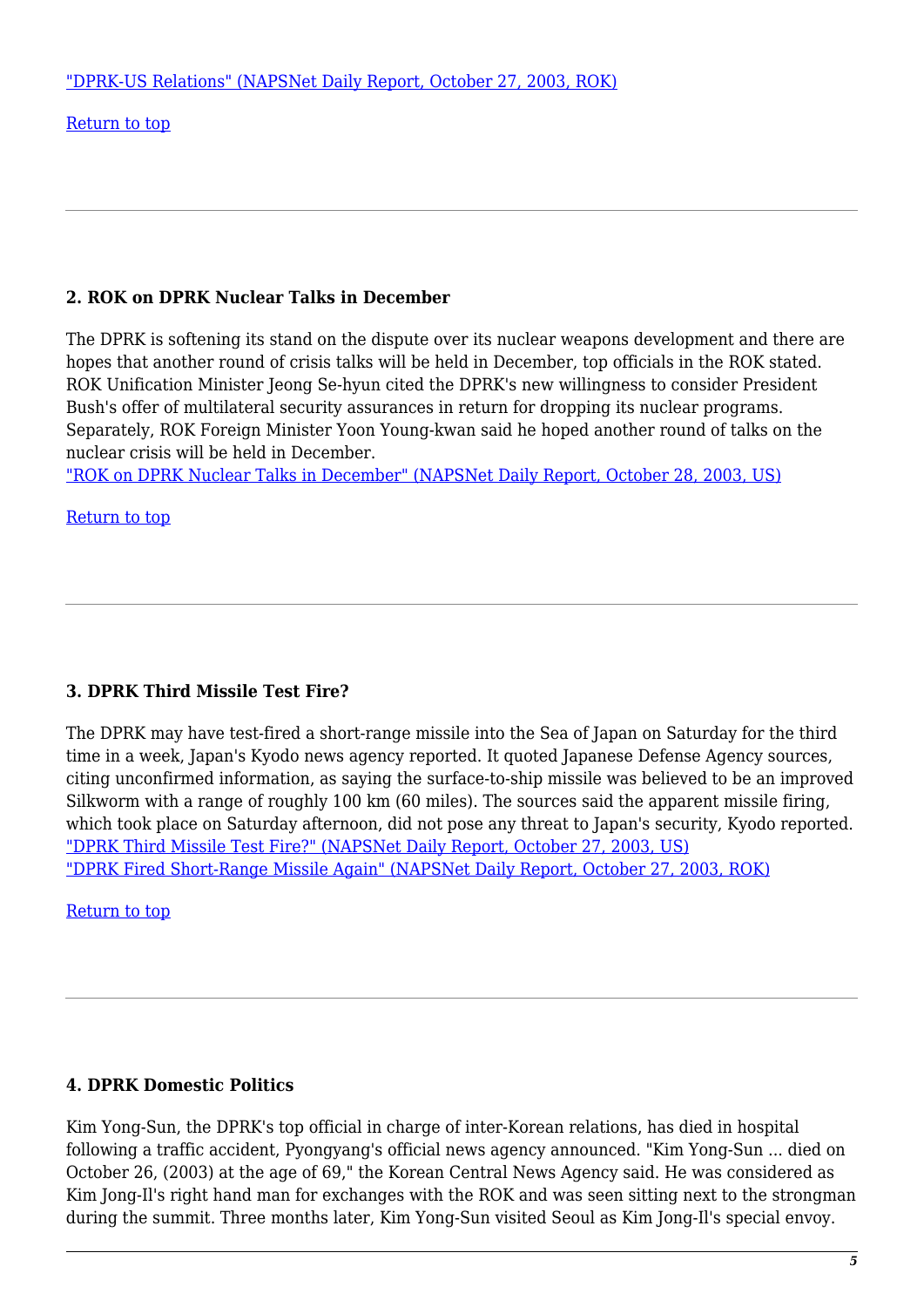["DPRK Domestic Politics" \(NAPSNet Daily Report, October 27, 2003, US\)](https://nautilus.org/napsnet/napsnet-daily-report/napsnet-daily-report-27-october-2003/#item5) ["DPRK's Point Man for DPRK-ROK Affairs died of Traffic Accident" \(NAPSNet Daily Report, October](https://nautilus.org/napsnet/napsnet-daily-report/napsnet-daily-report-27-october-2003/#item19) [27, 2003, ROK\)](https://nautilus.org/napsnet/napsnet-daily-report/napsnet-daily-report-27-october-2003/#item19)

[Return to top](https://nautilus.org/?p=45488&preview=true/#top)

#### **5. ROK DPRK Condolences for Kim Yong-sun**

The ROK government is considering expressing condolences to Pyongyang after the death of Kim Yong-sun, the DPRK's point man for inter-Korean affairs, who reportedly died on Sunday of injuries from a traffic accident in June. "I think we should express our condolences considering Kim's role in inter-Korean relations," presidential National Security Adviser Ra Jong-yil said on Monday in a meeting with reporters. Ra said that the condolences could be offered through a working-level channel when a funeral is held in the DPRK. The expression of sympathy would be the first of its kind offered from the ROK for any DPRK figure.

["ROK DPRK Condolences for Kim Yong-sun" \(NAPSNet Daily Report, October 28, 2003, US\)](https://nautilus.org/napsnet/napsnet-daily-report/napsnet-daily-report-28-october-2003/#item2)

[Return to top](https://nautilus.org/?p=45488&preview=true/#top)

# **6. ROK Hopeful of New Round of Talks**

The DPRK's agreement to new 6-party talks "greatly enhances the prospects for a diplomatic resolution of the nuclear issue." The ROK foreign minister acknowledged that there was skepticism about the North's reliability in negotiations and its willingness to disarm, but said he believed a multilateral offer could succeed.

["ROK Hopeful of New Round of Talks" \(NAPSNet Daily Report, October 31, 2003, US\)](https://nautilus.org/napsnet/napsnet-daily-report/napsnet-daily-report-31-october-2003/#item3) ["ROK Regards DPRK's Reactions as A Nod on US Proposal" \(NAPSNet Daily Report, October 27,](https://nautilus.org/napsnet/napsnet-daily-report/napsnet-daily-report-27-october-2003/#item16) [2003, ROK\)](https://nautilus.org/napsnet/napsnet-daily-report/napsnet-daily-report-27-october-2003/#item16)

[Return to top](https://nautilus.org/?p=45488&preview=true/#top)

#### **7. ROK Al Qaeda Ship Tip**

The ROK said on Thursday it had been tipped off that a cargo ship heading for one of its major ports could be carrying members of Osama bin Laden's al Qaeda group. On Wednesday, the Munhwa Ilbo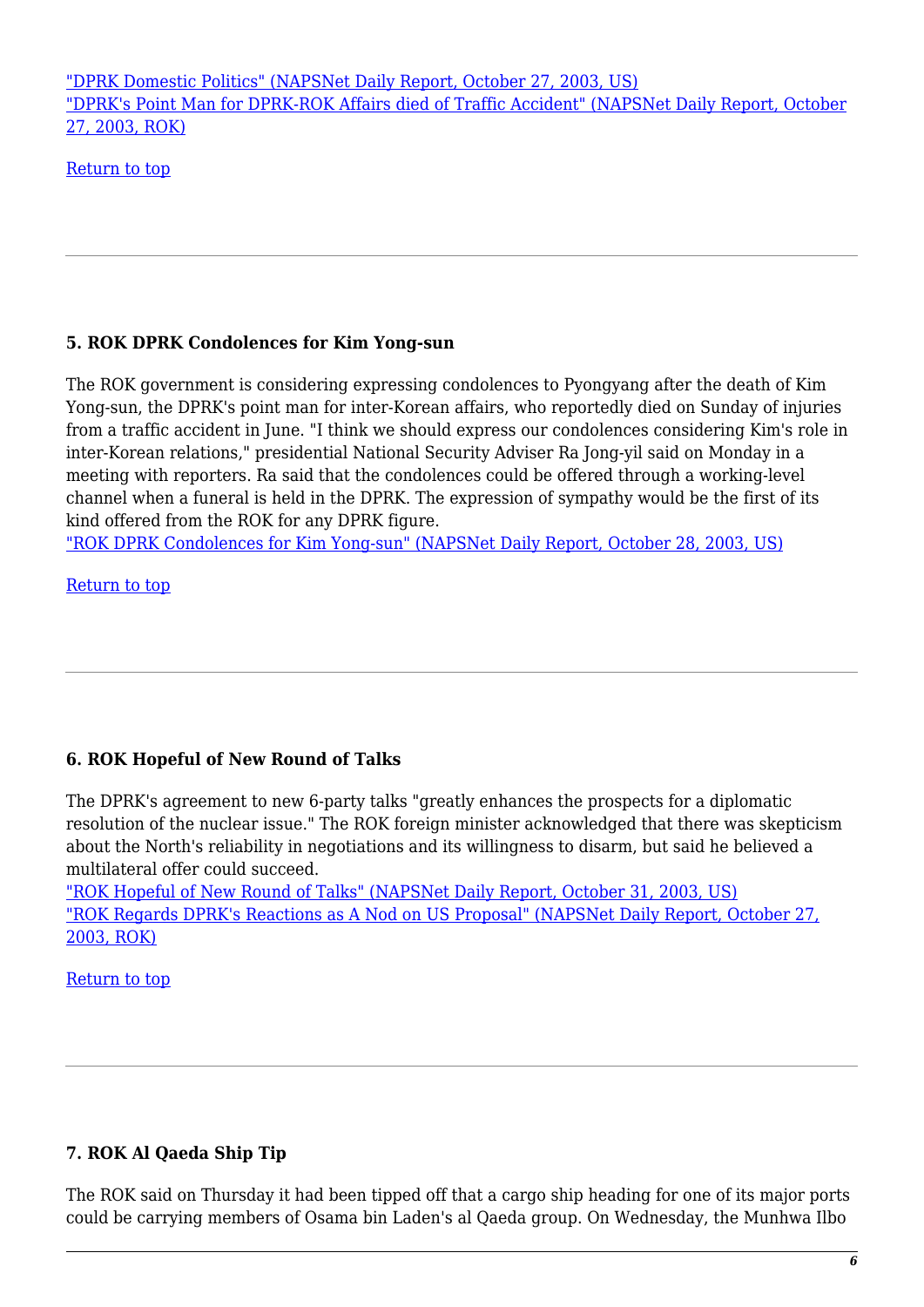newspaper quoted unidentified military sources as saying the US military had tipped ROK officials about the ship. Officials say is scheduled to reach the west-coast port of Kunsan with its timber cargo on Thursday between 0900 GMT and 1100 GMT and stay for a week or 10 days. "It is true that the authorities received a tip about possible al Qaeda members, and we're prepared just in case," a spokesman for the National Intelligence Service stated.

["ROK Al Qaeda Ship Tip" \(NAPSNet Daily Report, October 30, 2003, US\)](https://nautilus.org/napsnet/napsnet-daily-report/napsnet-daily-report-30-october-2003/#item6)

[Return to top](https://nautilus.org/?p=45488&preview=true/#top)

# **8. ROK Warning Shots at DPRK Ship**

The ROK navy fired warning shots on Thursday after a DPRK patrol boat entered ROK waters, the ROK military said. The DPRK navy patrol boat sailed 990 yards into waters controlled by the ROK, but turned back after 10 minutes when a ROK warship fired four warning shots, when the two ships were about eight miles apart. The two sides had no more hostile exchanges, the spokesman said. ROK officials suspected that the DPRK patrol boat crossed the poorly marked sea borderline while chasing off several PRC fishing boats poaching in the area. On Wednesday, the DPRK accused ROK navy ships of repeatedly violating its western sea border in recent days. ROK rejected the claim as groundless. "The South Korean military authorities should not act rashly, mindful that such infiltration into the territorial waters is a dangerous adventure which may spark a new "West Sea skirmish," the DPRK official news agency said.

["ROK Warning Shots at DPRK Ship" \(NAPSNet Daily Report, October 30, 2003, US\)](https://nautilus.org/napsnet/napsnet-daily-report/napsnet-daily-report-30-october-2003/#item7)

[Return to top](https://nautilus.org/?p=45488&preview=true/#top)

# **9. Kim Jong-il Hails DPRK-PRC Ties**

DPRK leader Kim Jong-Il hailed his nation's ties with the PRC at the end of a three-day official Chinese mission to Pyongyang to rejuvenate stalled nuclear talks. Kim, who emerged from more than 40 days of self-imposed media isolation last week, also vowed to deepen his state's links with its chief ally.

["Kim Jong-il Hails DPRK-PRC Ties" \(NAPSNet Daily Report, October 31, 2003, US\)](https://nautilus.org/napsnet/napsnet-daily-report/napsnet-daily-report-31-october-2003/#item2)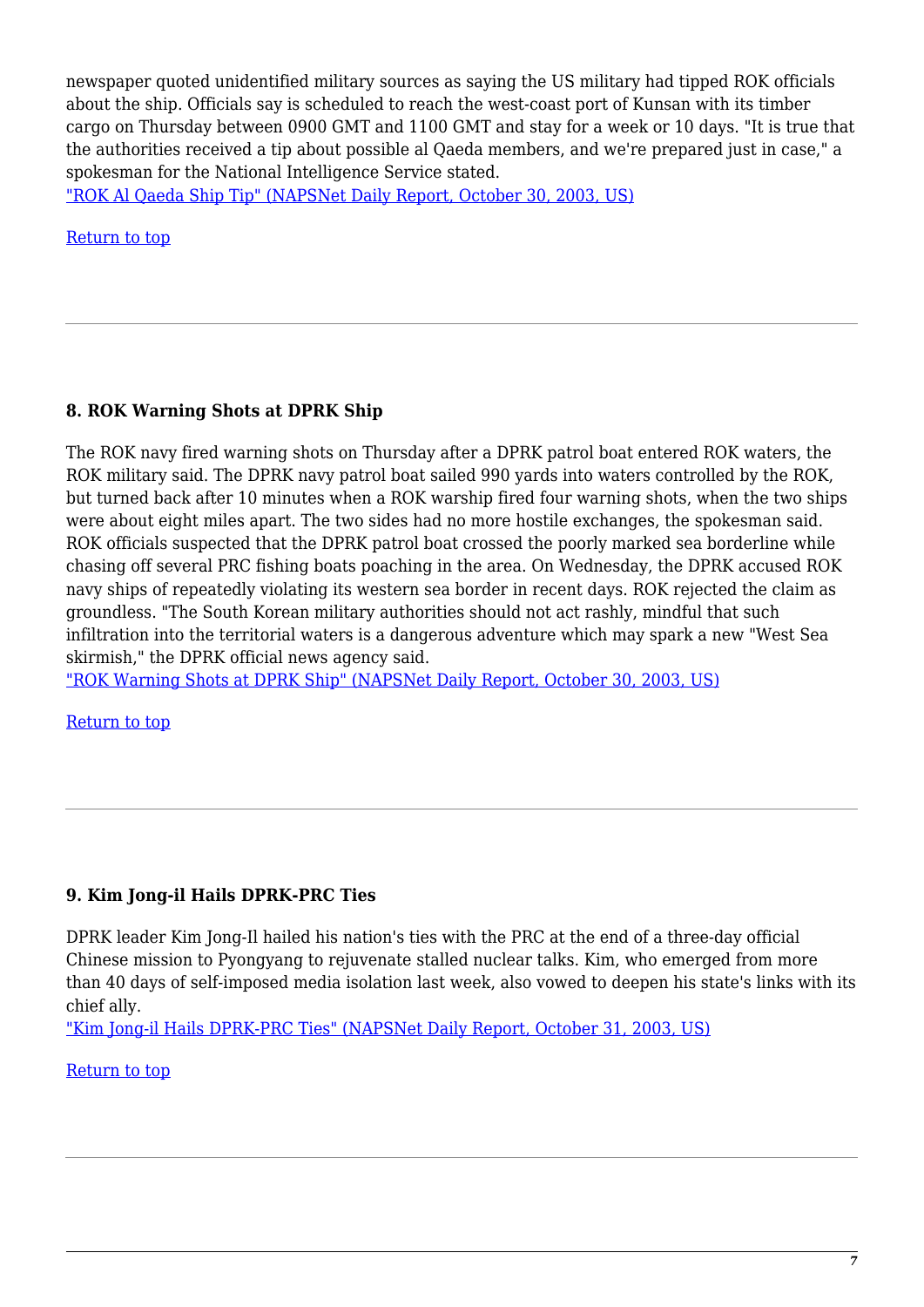#### **10. UN for More DPRK Food Aid**

The World Food Program appealed Thursday for more food aid for the DPRK, saying the country faces a shortfall in its harvest and that supplies to feed children and pregnant women are running out. "This year's harvest of wheat and other grains should be the best since the mid-1990s but it's still 20 percent less than North Korea's 20 million people need," said Rick Corsino, the WFP director for the country. The UN agency, which feeds about 6.5 million DPRK citizens, will have to cut programs for children, pregnant women and the elderly if it doesn't get another 150,000 tons of food soon, Corsino said at a news conference in Beijing.

["UN for More DPRK Food Aid" \(NAPSNet Daily Report, October 30, 2003, US\)](https://nautilus.org/napsnet/napsnet-daily-report/napsnet-daily-report-30-october-2003/#item5)

[Return to top](https://nautilus.org/?p=45488&preview=true/#top)

#### **11. DPRK-ROK Maritime Border Violation**

The DPRK dismissed claims that one of its patrol boats had violated ROK waters in the Yellow Sea. Thursday, a ROK navy ship fired warning shots at one DPRK boat, which crossed the Northern Limit Line (NLL). "This is a sheer fabrication," a spokesman for the Navy Command of the (North) Korean People's Army told the state-run KCNA. "We make it clear that no patrol boat of the KPA Navy was active in those waters at that time." The ROK said the patrol boat returned to the DPRK after 10 minutes in the ROK waters of Yeonpyeong Island.

["DPRK-ROK Maritime Border Violation" \(NAPSNet Daily Report, October 31, 2003, US\)](https://nautilus.org/napsnet/napsnet-daily-report/napsnet-daily-report-31-october-2003/#item5)

[Return to top](https://nautilus.org/?p=45488&preview=true/#top)

#### **12. DPRK Business Report on Kaesong Exports**

An industrial complex for ROK firms in the DPRK city of Kaesong is unlikely to serve as an export base, because under rules of origin practices, products manufactured in [the DPRK] face hefty tariffs when entering other countries. The ROK's Hyundai Asan Corp. is constructing the industrial park just north of the DMZ, to house over 1,000 small- and medium-sized garment, footwear and other labor-intensive factories. The project began under an agreement signed during the inter-Korean summit in Pyongyang in June 2000.

["DPRK Business Report on Kaesong Exports" \(NAPSNet Daily Report, October 31, 2003, US\)](https://nautilus.org/napsnet/napsnet-daily-report/napsnet-daily-report-31-october-2003/#item6)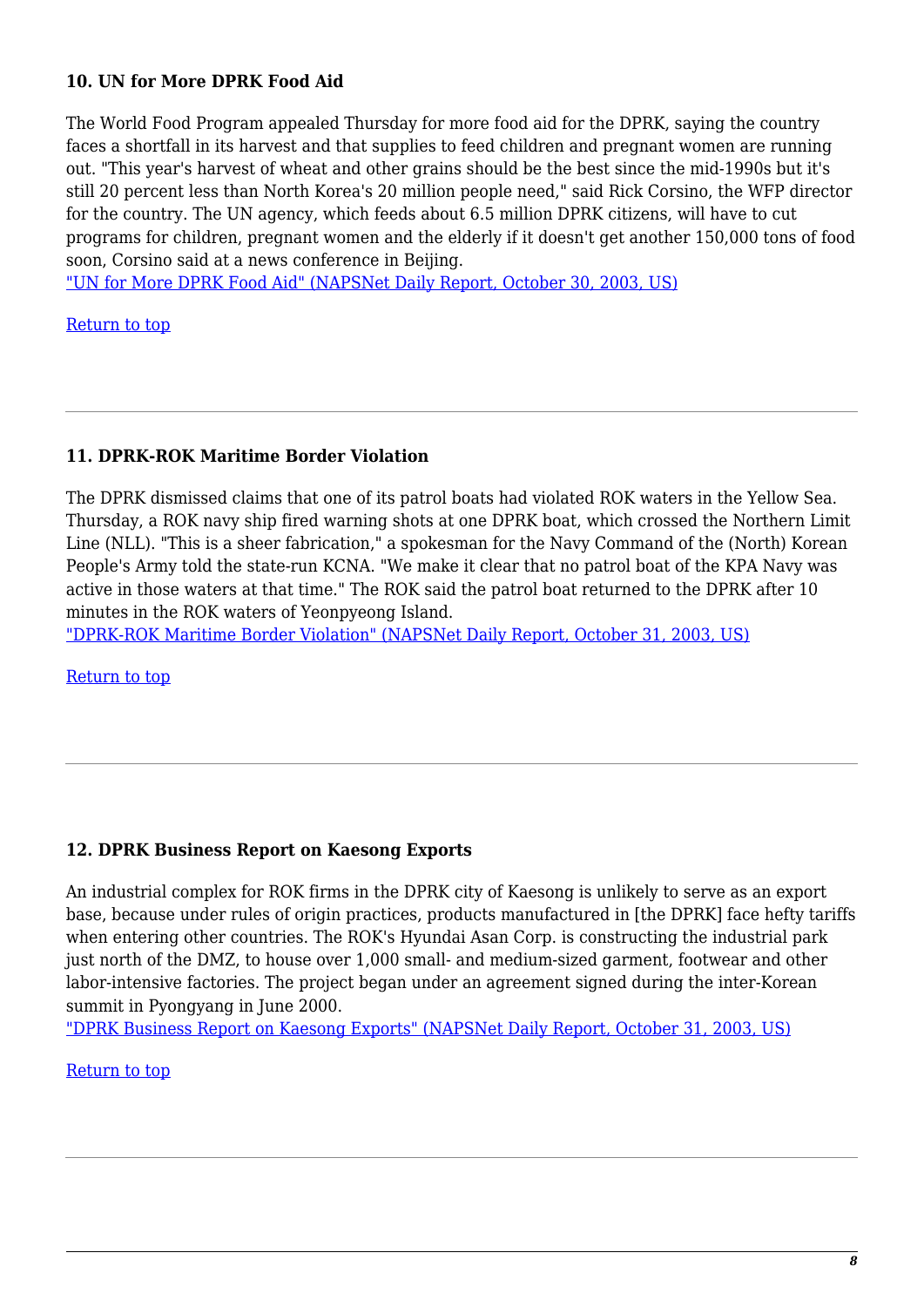#### **13. ROK-DPRK Private Investment**

The ROK's cumulative private-sector investments in the DPRK amounted to 1.15bn US dollars as of August, a government document showed Tuesday. According to data released by the Ministry of Unification, a total of 25 local companies have invested 1.15bn dollars in the DPRK since 1996, when the now-defunct Daewoo Corp. set up a 5.12m-dollar textile plant near Pyongyang. Among the investments, a Korea Electric Power Corp.-led project to build two light-water nuclear reactors in the DPRK accounted for 83 per cent, or 954.6m dollars, the data found. The Hyundai Group was the second-biggest investor in the DPRK, with Hyundai Merchant Marine, Hyundai Engineering and Construction and Hyundai Asan spending 144.8m dollars on the Mt Kumgang tourism program and relevant development projects over the past five years.

["ROK-DPRK Private Investment" \(NAPSNet Daily Report, October 28, 2003, US\)](https://nautilus.org/napsnet/napsnet-daily-report/napsnet-daily-report-28-october-2003/#item3)

[Return to top](https://nautilus.org/?p=45488&preview=true/#top)

# **14. Inter-Korean Economic Talks**

The ROK and DPRK will hold a new round of economic talks 5-8 November in Pyongyang, the Ministry of Unification said Tuesday (28 October). The talks, the seventh of its kind, will check progress on three major inter-Korean economic projects, including the cross-border railway reconnection, said ministry officials. Kim Gwang-lim, vice minister for finance and economy, will lead the ROK delegation, while the DPRK will be represented by Choe Yong-gon, vice minister of construction and building-materials industries.

["Inter-Korean Economic Talks" \(NAPSNet Daily Report, October 28, 2003, US\)](https://nautilus.org/napsnet/napsnet-daily-report/napsnet-daily-report-28-october-2003/#item4)

[Return to top](https://nautilus.org/?p=45488&preview=true/#top)

#### **15. DPRK on Inter-Korean Railroad Meeting**

The 7th working contacts for reconnecting rail and road links between the DPRK and the ROK were held in Kaesong on 27 and 28 October. At the contacts both sides adopted an agreement after having an exhaustive discussion on practical issues. Both sides decided to make mutual visits to the places of the two sides where projects of reconnecting rail and road links are expected to take place with a view to ensuring more smooth progress of them and hold the eighth working contact in the near future. It was agreed to decide on the date, venue and method depending on the agreement to be reached at the seventh meeting of the North-South Committee for the Promotion of Economic Cooperation.

["DPRK on Inter-Korean Railroad Meeting" \(NAPSNet Daily Report, October 28, 2003, US\)](https://nautilus.org/napsnet/napsnet-daily-report/napsnet-daily-report-28-october-2003/#item7)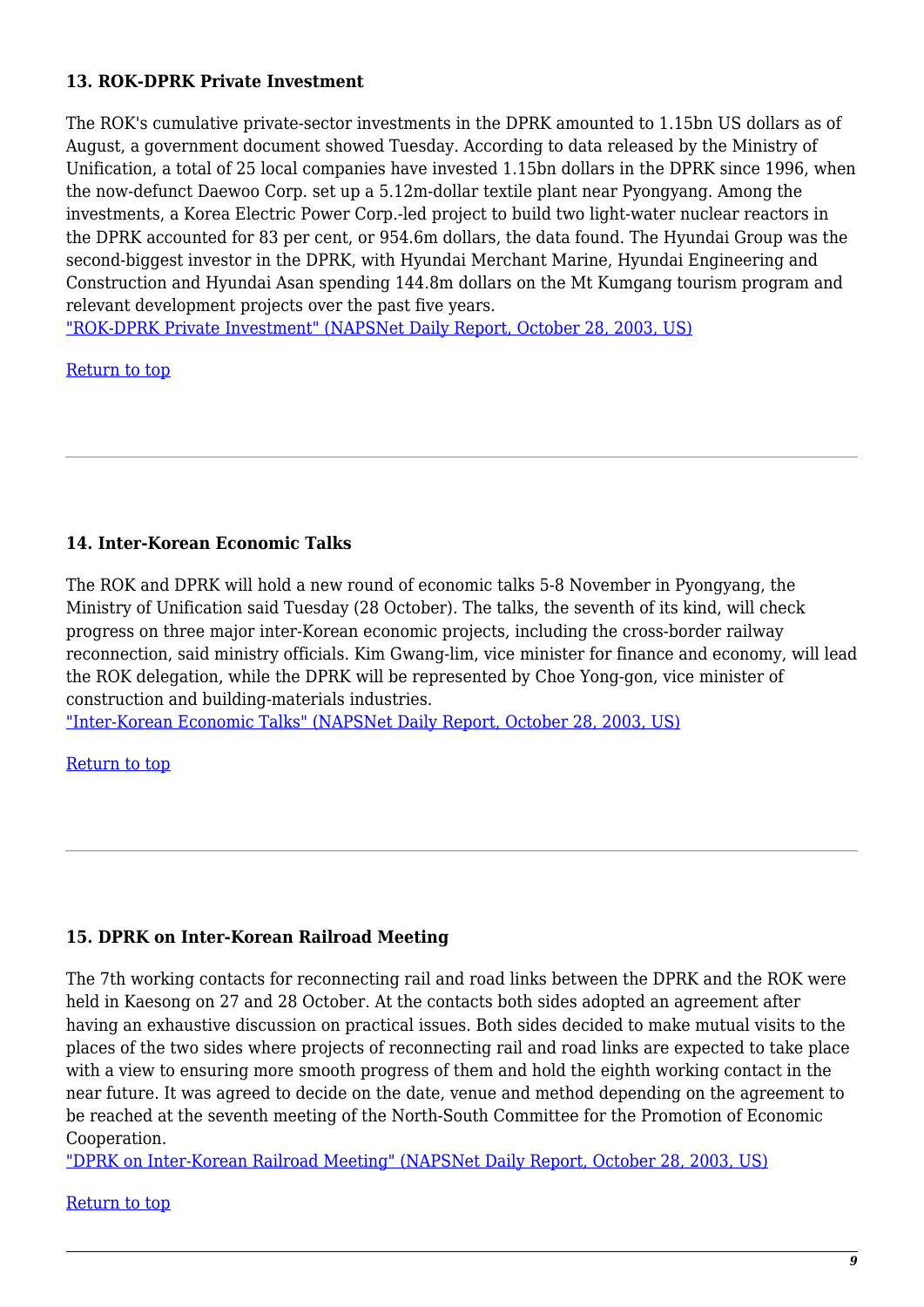#### **16. ROK Anti-US Activism**

ROK police said that 15 student activists have been detained for staging an illegal protest against a request from the US to send troops to Iraq. Police said the students erected a tent Saturday night for an anti-US protest on the sidewalk near the US embassy. The students were among 2,000 anti-war activists who marched in downtown Seoul Saturday to protest against the decision to accept the US request. The ROK has yet to decide on the nature, timing and size of the force to be sent. ["ROK Anti-US Activism" \(NAPSNet Daily Report, October 27, 2003, US\)](https://nautilus.org/napsnet/napsnet-daily-report/napsnet-daily-report-27-october-2003/#item11)

[Return to top](https://nautilus.org/?p=45488&preview=true/#top)

# **People's Republic of China**

#### **1. PRC and DPRK Agree to New 6-Way Talks**

PRC envoy Wu Bangguo is heading home after securing the DPRK's agreement "in principle" to continue the six-party negotiations, a move welcomed by the US and the UN. Asked about DPRK security demands, spokesman Scott McClellan said that US officials "want to work through the multilateral framework on providing some sort of security assurance." Kim also dropped his demand that Japan be excluded from any further talks having failed to win support from any of the other participating nations.

["PRC and DPRK Agree to New 6-Way Talks" \(NAPSNet Daily Report, October 31, 2003, US\)](https://nautilus.org/napsnet/napsnet-daily-report/napsnet-daily-report-31-october-2003/#item1) ["PRC and DPRK Agree to New 6-Way Talks" \(NAPSNet Daily Report, October 30, 2003, US\)](https://nautilus.org/napsnet/napsnet-daily-report/napsnet-daily-report-30-october-2003/#item1) ["PRC-DPRK Relations" \(NAPSNet Daily Report, October 30, 2003, US\)](https://nautilus.org/napsnet/napsnet-daily-report/napsnet-daily-report-30-october-2003/#item2) ["DPRK on 'Unpredictable' Nuclear Crisis" \(NAPSNet Daily Report, October 30, 2003, US\)](https://nautilus.org/napsnet/napsnet-daily-report/napsnet-daily-report-30-october-2003/#item3) ["PRC-DPRK Relations" \(NAPSNet Daily Report, October 27, 2003, PRC\)](https://nautilus.org/napsnet/napsnet-daily-report/napsnet-daily-report-27-october-2003/#item22)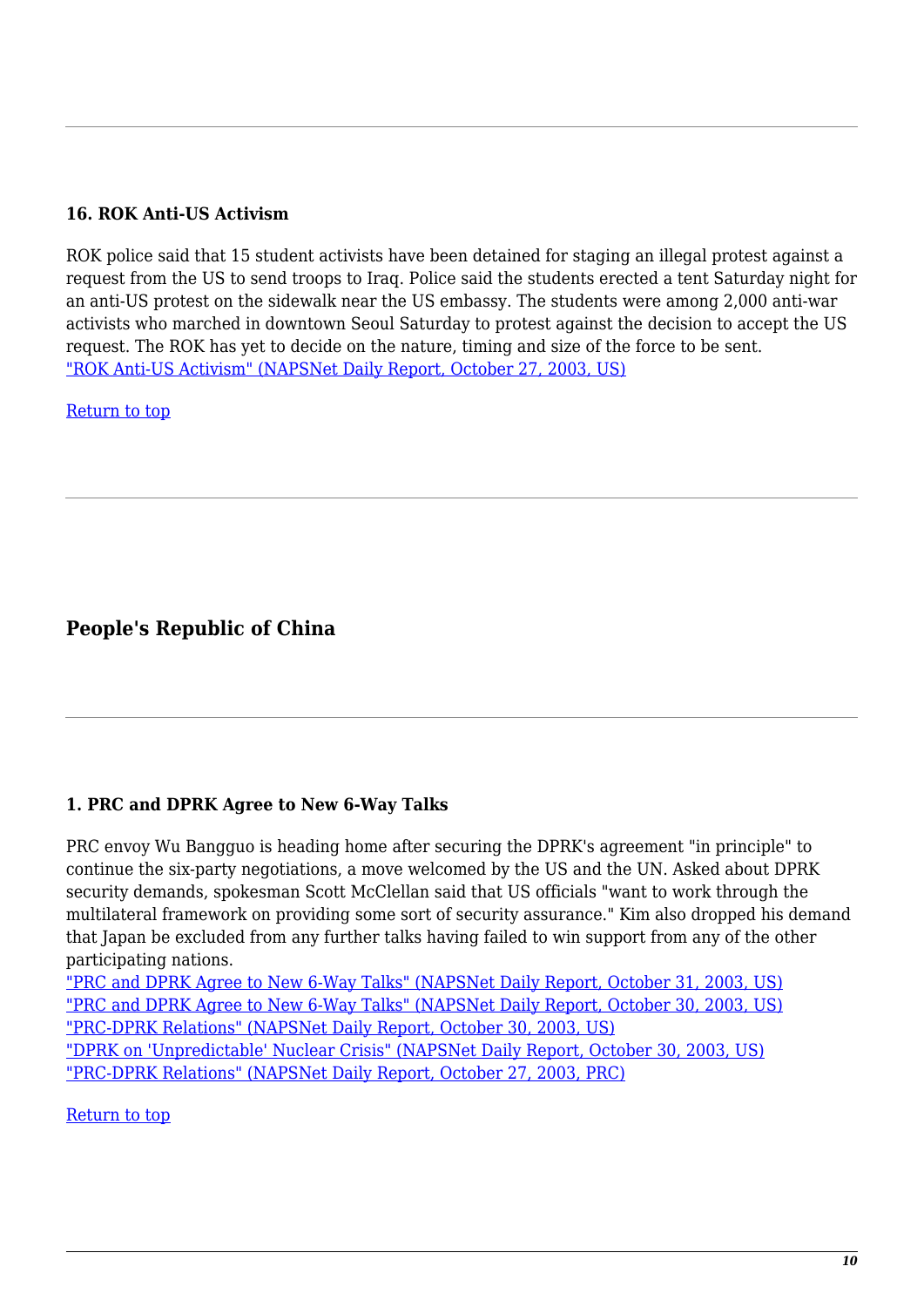#### **2. Powell and PRC-US Relations**

US Secretary of State Colin Powell is to attend a major academic conference on relations between the US and the PRC being held next week in Texas, the State Department said. Powell will speak to the conference at Texas A and M University on November 5 immediately on his return from a trip to three Latin American countries, Panama, Nicaragua and Honduras, it said in a statement. ["Powell and PRC-US Relations" \(NAPSNet Daily Report, October 30, 2003, US\)](https://nautilus.org/napsnet/napsnet-daily-report/napsnet-daily-report-30-october-2003/#item10)

#### [Return to top](https://nautilus.org/?p=45488&preview=true/#top)

#### **3. US Military Program in Taiwan**

The Bush administration has quietly embarked on an ambitious effort to restructure Taiwan's military and improve the island's ability to defend itself against the PRC. But the US plan is foundering because Taiwan's leaders are reluctant to foot the enormous bill and force change upon the island's highly politicized and conservative military, US and Taiwanese officials said. "China will not tolerate a de facto alliance," said a senior PRC official, speaking on condition of anonymity. PRC defense minister, Gen. Cao Gangchuan, is in Washington for talks that will focus in part on Taiwan. ["US Military Program in Taiwan" \(NAPSNet Daily Report, October 30, 2003, US\)](https://nautilus.org/napsnet/napsnet-daily-report/napsnet-daily-report-30-october-2003/#item11)

[Return to top](https://nautilus.org/?p=45488&preview=true/#top)

#### **4. Cross-Straits Relations**

The PRC slammed a political rally by Taiwan's ruling Democratic Progressive Party (DPP) as a "separatist action" that would bring disaster to the island territory claimed by Beijing. "Taiwan independence activities have directly damaged the basic interests of Taiwan people and are a disaster for Taiwan," an unnamed spokesman for the State Council told the China Daily. Saturday's rally in which Taiwan President Chen Shui-bian called for a referendum on a new constitution "was a separatist action" manipulated by the DPP and other separatist organizations, the spokesman for China's Taiwan Affairs Office said.

["Cross-Straits Relations" \(NAPSNet Daily Report, October 27, 2003, US\)](https://nautilus.org/napsnet/napsnet-daily-report/napsnet-daily-report-27-october-2003/#item7)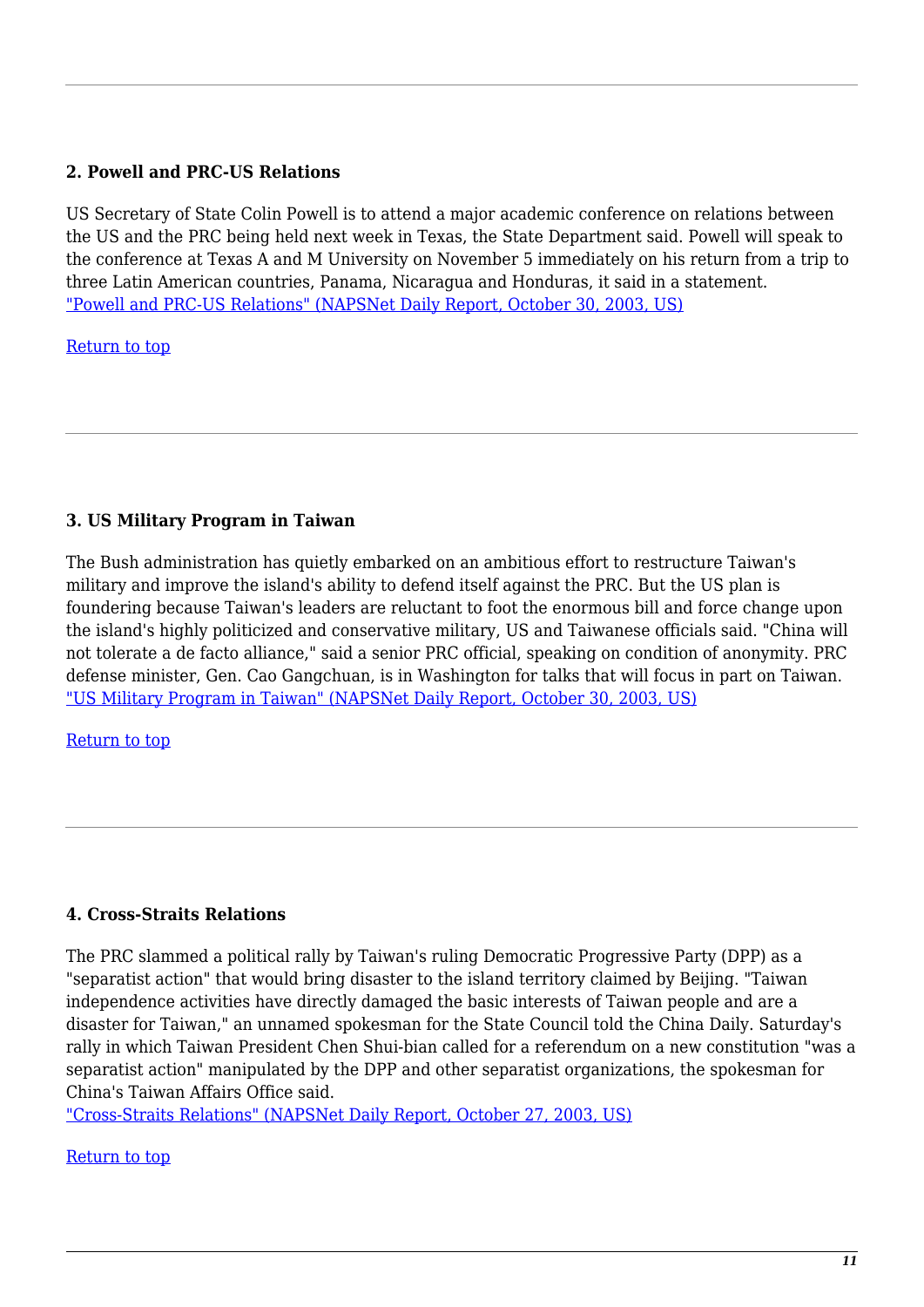#### **5. PRC-Japan Relations**

Premier Wen Jiabao and Japanese Prime Minister Junichiro Koizumi marked the 25th anniversary of the signing of the Sino-Japanese treaty of peace and friendship with congratulatory messages on October 22. In his telegram to Koizumi, Wen said the 1978 treaty signed by the older generation of Chinese and Japanese leaders provides a solid political basis for bilateral relations. He said Sino-Japanese ties are now going through an important stage of development and the two countries shoulder great responsibility for maintaining peace and promoting development. ["PRC-Japan Relations" \(NAPSNet Daily Report, October 27, 2003, PRC\)](https://nautilus.org/napsnet/napsnet-daily-report/napsnet-daily-report-27-october-2003/#item23)

[Return to top](https://nautilus.org/?p=45488&preview=true/#top)

#### **6. PRC-US Relations**

PRC Minister of National Defense Cao Gangchuan left Beijing on October 24 for an official goodwill visit to the US. Cao was invited by the US Secretary of Defense Donald Rumsfeld. During his visit, Cao will meet US governmental and military leaders, exchange views on international and regional security and other issues of common concern.

["PRC-US Relations" \(NAPSNet Daily Report, October 27, 2003, PRC\)](https://nautilus.org/napsnet/napsnet-daily-report/napsnet-daily-report-27-october-2003/#item24)

[Return to top](https://nautilus.org/?p=45488&preview=true/#top)

#### **7. PRC-US Foreign Exchange Situation**

The PRC escaped censure Thursday for fixing the value of the yuan in a key report to Congress by President George W. Bush's administration. But pressure mounted on Beijing to adopt a more flexible exchange rate, blamed for tipping the US trade deficit with the PRC to 103 billion dollars last year, nearly a quarter of the global US shortfall.

["PRC-US Foreign Exchange Situation" \(NAPSNet Daily Report, October 30, 2003, US\)](https://nautilus.org/napsnet/napsnet-daily-report/napsnet-daily-report-30-october-2003/#item9) ["US-PRC Economic Relations" \(NAPSNet Daily Report, October 27, 2003, US\)](https://nautilus.org/napsnet/napsnet-daily-report/napsnet-daily-report-27-october-2003/#item6)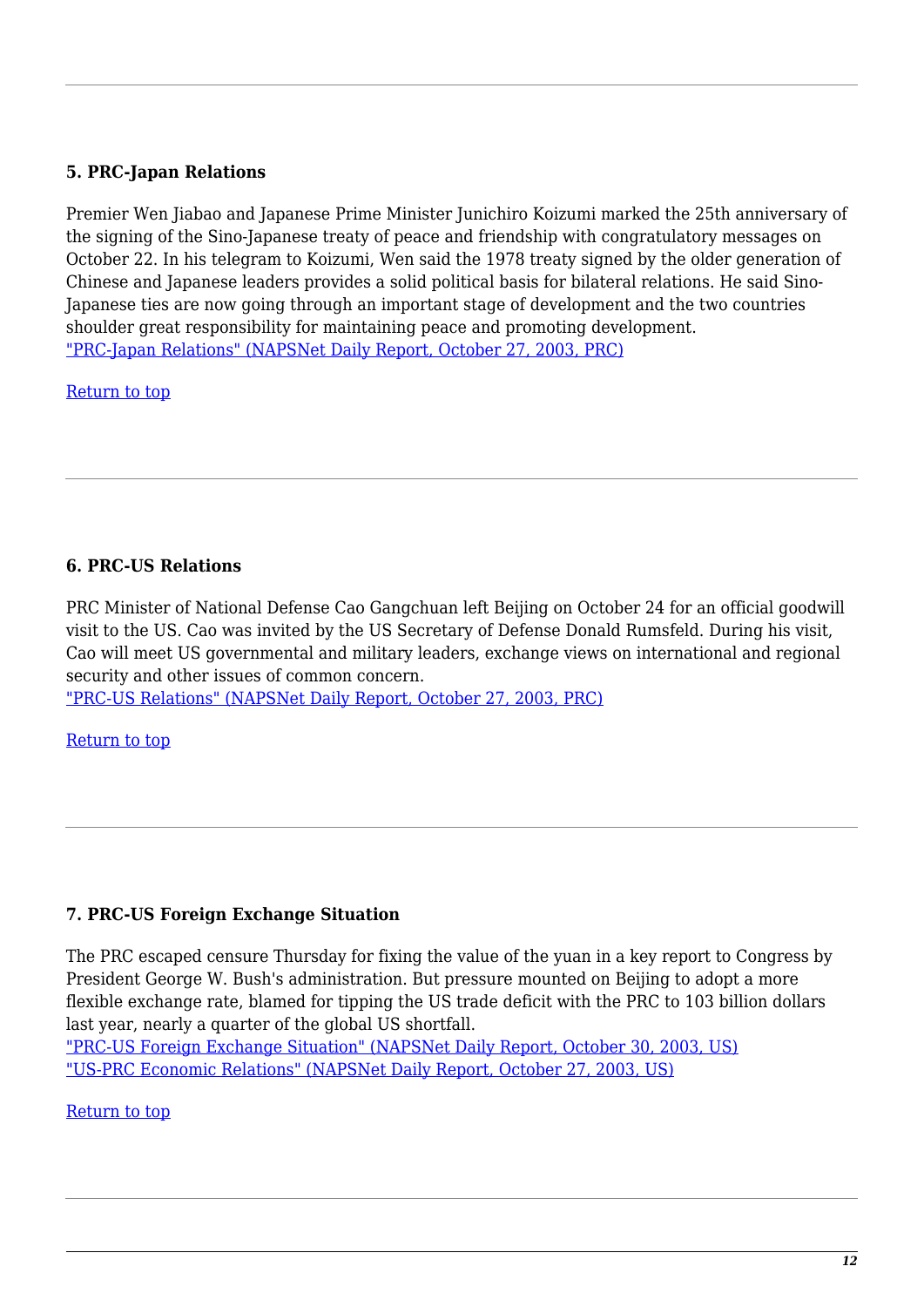#### **8. PRC-US Market Dispute**

US Commerce Secretary Don Evans said he warned the PRC premier Tuesday that Washington will "vigorously enforce" its trade laws if Beijing fails to move faster on meeting commitments to open its markets. Evans said he also pressed Premier Wen Jiabao to strengthen efforts to protect movies and other intellectual property, saying Washington is frustrated at the PRC's failure to stop rampant piracy. "We put a white-hot light on it and said, this is something we're going to watch very closely," Evans told reporters.

["PRC-US Market Dispute" \(NAPSNet Daily Report, October 28, 2003, US\)](https://nautilus.org/napsnet/napsnet-daily-report/napsnet-daily-report-28-october-2003/#item5)

[Return to top](https://nautilus.org/?p=45488&preview=true/#top)

#### **9. PRC Space Program**

The next time the PRC launches a manned space craft it will carry three astronauts on a seven-day mission in orbit, state media said Tuesday, citing a leading space engineer. The PRC's second manned space flight will take place within two years, but the launch could be moved up, the Chengdu Evening News cited Xu Dazhe, vice general manager of China Aerospace Science and Technology Corporation, as saying. His remarks seemed to contradict statements by the chief engineer of the Shenzhou V rocket, who said the PRC would launch two astronauts into orbit next time.

["PRC Space Program" \(NAPSNet Daily Report, October 28, 2003, US\)](https://nautilus.org/napsnet/napsnet-daily-report/napsnet-daily-report-28-october-2003/#item9)

[Return to top](https://nautilus.org/?p=45488&preview=true/#top)

#### **10. DPRK-PRC Economic Trade**

The PRC's trade with the DPRK rose in the first nine months of the year, as it bought larger quantities of minerals and metals from the DPRK, PRC state media said. In the period from January to September, the PRC's imports from the DPRK via the border station of Dandong increased 12.3 percent to 112.2 million dollars, the Xinhua news agency reported. Imports were boosted by larger amounts of minerals and base metals, the agency said. Meanwhile, PRC exports to the DPRK, mainly crude oil, chemical goods and farm products, rose 10.6 percent to 232.3 million dollars, Xinhua said. ["DPRK-PRC Economic Trade" \(NAPSNet Daily Report, October 27, 2003, US\)](https://nautilus.org/napsnet/napsnet-daily-report/napsnet-daily-report-27-october-2003/#item12)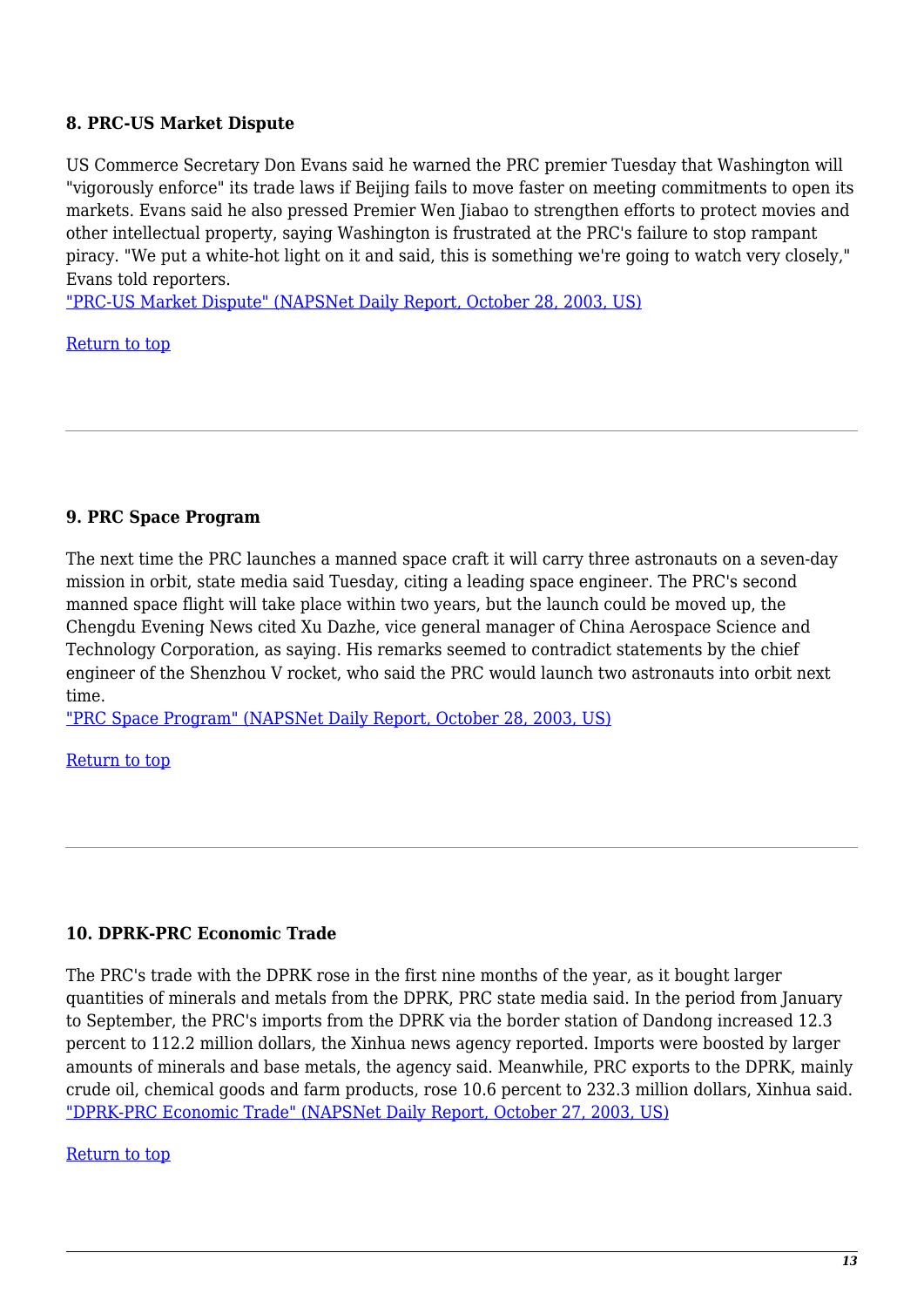# **Japan**

#### **1. Japan General Election**

Official official campaigning started for Japan's November 9 general election, the first chance for voters to pass judgment directly on Prime Minister Junichiro Koizumi since he took office in 2001. The prime minister was the first to hit the campaign trail, speaking at a Tokyo train station, to push for his reform agenda and highlighting early indications that the economy is on the up-swing. Koizumi argued that his reform initiatives should be implemented under a stable government led by his Liberal Democratic Party. By early afternoon, 1,156 candidates had registered with the central and local election commissions to contest the 480 seats in the lower house of the Japanese parliament.

["Japan General Election" \(NAPSNet Daily Report, October 28, 2003, US\)](https://nautilus.org/napsnet/napsnet-daily-report/napsnet-daily-report-28-october-2003/#item6)

[Return to top](https://nautilus.org/?p=45488&preview=true/#top)

# **2. Japanese Woman Seeking Asylum in DPRK**

A Japanese woman in her 20s is seeking asylum in the DPRK after swimming across a river from the PRC, government sources said Tuesday. The DPRK has told Japan that a Japanese woman had entered the DPRK seeking "asylum," the Japanese Foreign Ministry said Tuesday 28 October, confirming a report by the (Korean Central News Agency (KCNA). Ministry officials said the DPRK notified Japan of the situation Monday through diplomatic channels in Beijing. ["Japanese Woman Seeking Asylum in DPRK" \(NAPSNet Daily Report, October 28, 2003, US\)](https://nautilus.org/napsnet/napsnet-daily-report/napsnet-daily-report-28-october-2003/#item8)

[Return to top](https://nautilus.org/?p=45488&preview=true/#top)

#### **3. Japan Domestic Politics**

Makiko Tanaka, Japan's popular ex-foreign minister, turned her back on Prime Minister Junichiro Koizumi, whipping up a political storm in the run-up to next month's general election. Tanaka, who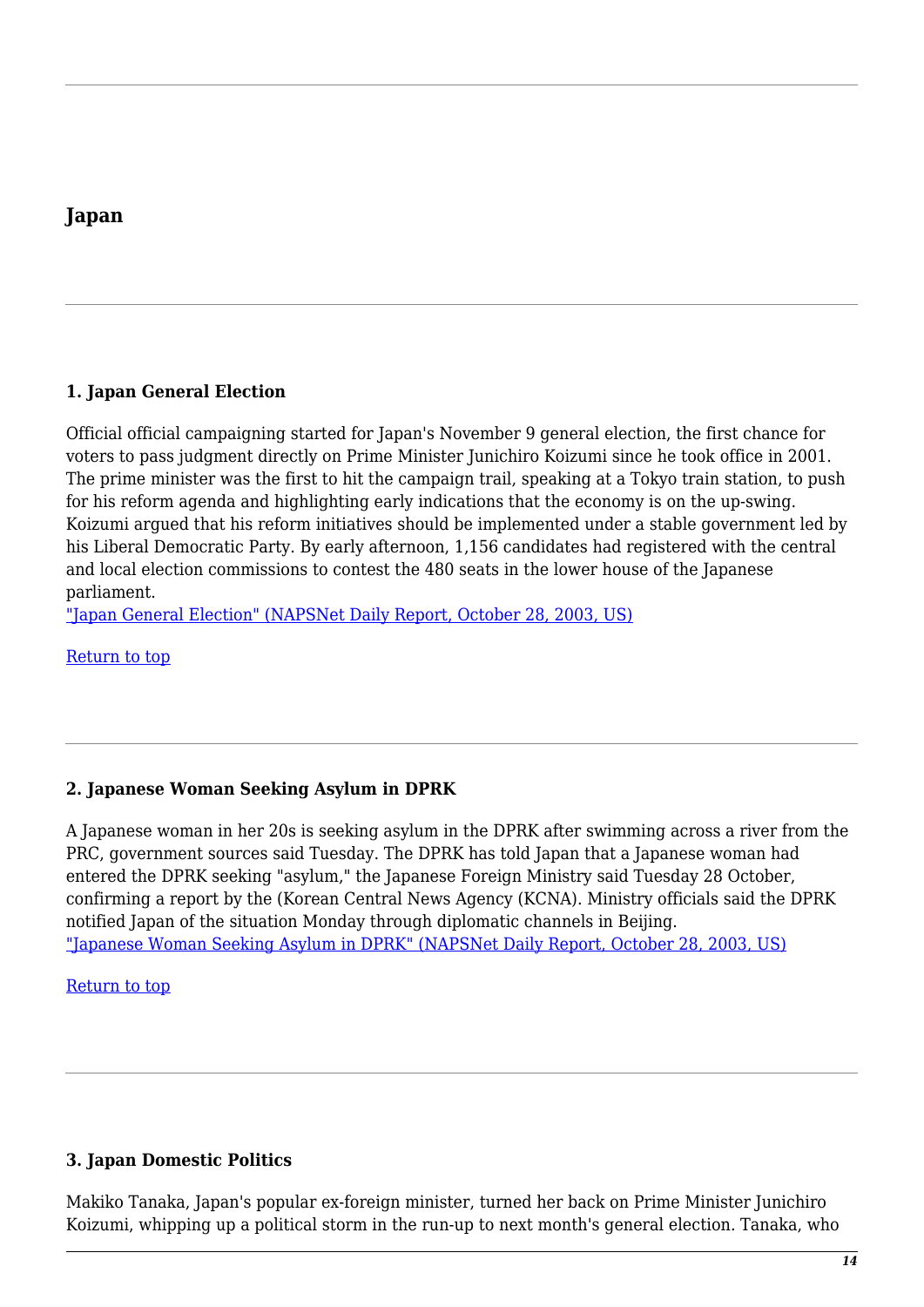backed maverick Koizumi in his rise to power in April 2001, criticised the premier for being manipulated by bureaucrats, despite his slogan of reform, and rival factions in his ruling Liberal Democratic Party (LDP). "Nothing has changed. I feel very sorry about him and he seems so pitiful," said the feisty 59-year-old Tanaka, who gave up her seat in the House of Representatives in August last year over an alleged fraud scandal.

["Japan Domestic Politics" \(NAPSNet Daily Report, October 27, 2003, US\)](https://nautilus.org/napsnet/napsnet-daily-report/napsnet-daily-report-27-october-2003/#item9)

[Return to top](https://nautilus.org/?p=45488&preview=true/#top)

#### **4. Japan-PRC Russia Energy Competition**

Energy-hungry PRC and Japan are locked in a fierce struggle for supplies of Russian crude, allowing Russia to bargain hard as it chooses where to build a pipeline from its Siberian oil fields. After a decade of patiently courting Russia to build a 2.5-billion-dollar, 2,400-kilometre (1,440-mile) pipeline from Angarsk to the northeastern PRC city of Daqing, the PRC is facing a determined last-ditch challenge from its neighbor. Prime Minister Junichiro Koizumi pushed Tokyo's case for a more expensive 4,000 kilometre route to the Russian Pacific port of Nakhodka, on the Sea of Japan, when he met Russian President Vladimir Putin last week on the sidelines of the APEC summit in Bangkok. ["Japan-PRC Russia Energy Competition" \(NAPSNet Daily Report, October 27, 2003, US\)](https://nautilus.org/napsnet/napsnet-daily-report/napsnet-daily-report-27-october-2003/#item10)

[Return to top](https://nautilus.org/?p=45488&preview=true/#top)

#### **5. Dalai Lama in Japan**

Tibetan spiritual leader the Dalai Lama has arrived for a 12-day visit, which is likely to anger the PRC. Kyodo News said that a PRC diplomat in Tokyo visited a lawmaker from the Tibet group in August to urge him to scrap the invitation, saying it was undesirable for Japan-PRC relations to invite the Dalai Lama. The lawmaker rejected the request, Kyodo said. ["Dalai Lama in Japan" \(NAPSNet Daily Report, October 31, 2003, US\)](https://nautilus.org/napsnet/napsnet-daily-report/napsnet-daily-report-31-october-2003/#item9)

#### [Return to top](https://nautilus.org/?p=45488&preview=true/#top)

The NAPSNet Week in Review aims to serve as a forum for dialogue and exchange among peace and